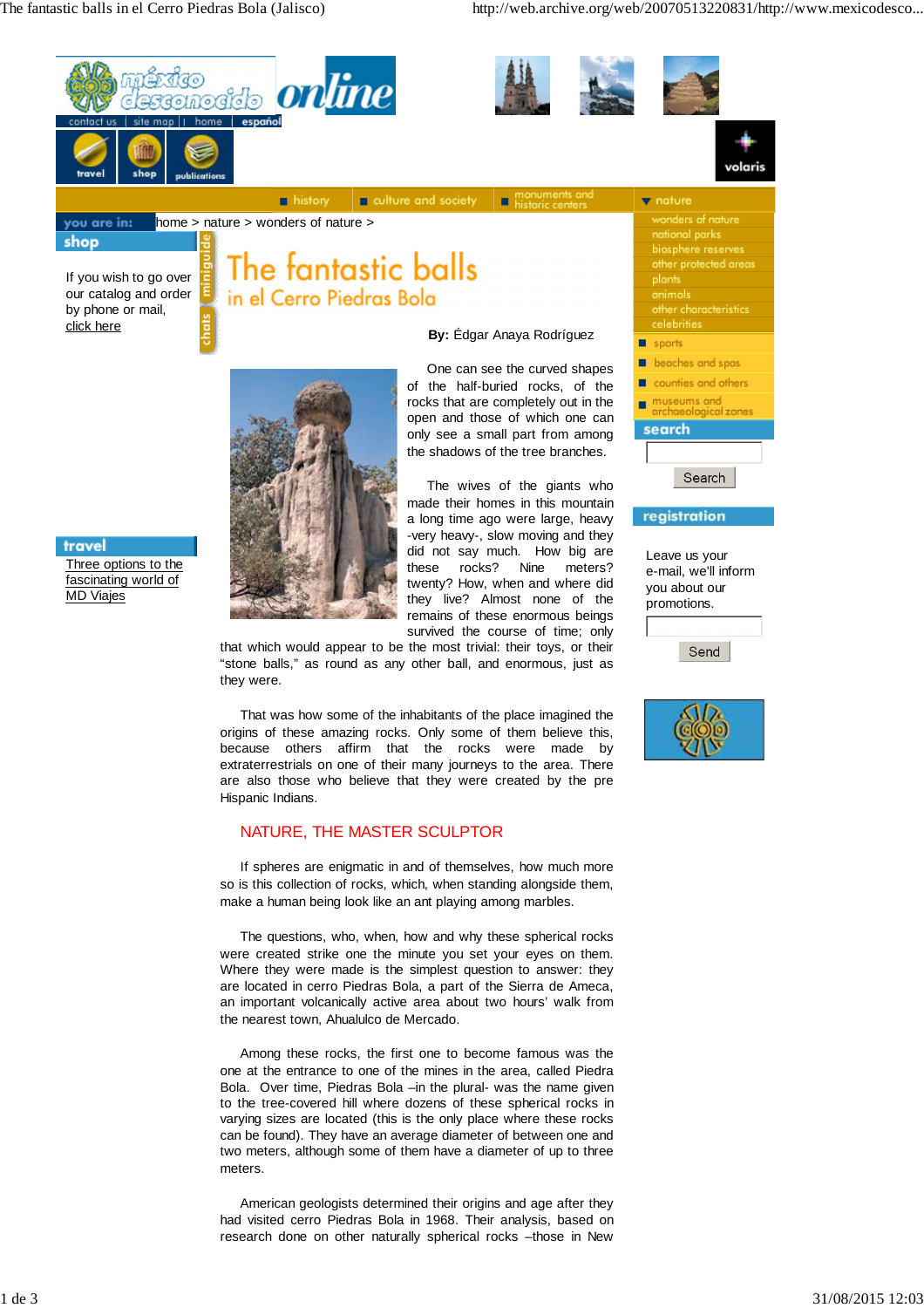Mexico, USA, have similar origins but the biggest are only some 60 cm in diameter- concluded that the rocks were formed about 40 million years ago during the Tertiary period, through the chance crystallization of volcanic ash (attributed by some to have come from the Tequila volcano, only about 30 km away). This still candescent material, with temperatures estimated to reach between 500º and 800 º C, spewed from the volcano and flooded canyons. When it settled and cooled, concentric layers of molten rock underwent a crystallization process around glass particles contained in the molten material. These processes stopped due to cooling during different eras, depending on their location in the ash deposit. The result was these "balls," formed in layers of different sizes, similar to an onion.

Over time, wind and climactic conditions have uncovered many of the spherical rocks buried in un-crystallized ash under the surface of the earth.



## DECORATIONS, LIKED AND NOT SO WELL LIKED.

There are many examples of spherical rocks used as adornments in the San Fernando Plaza, near the Hidalgo metro station, in Motolinía Street, and in the Centro Médico Siglo XXI in Mexico City and in other towns and cities. Long before this, these rocks were perhaps also sculpted into spheres for decorative purposes: Olmec spheres carved out of basalt – a type of rock that has never been found in naturally spherical form- were found in the south of the state of Veracruz; these amazing shapes have also been found in such places as Honduras, Belize, and Costa Rica.

The 1.5 cm-diameter spherical rocks, found in El Palmar in the southeast of Costa Rica are not perfect spheres. Some 70 of these rocks were found by archeologists in the 1930s when a fruit company decided to sow orchards of fruit trees on these old flooded plains. Some of them are about two meters tall – higher than the average adult- and weigh up to 16 tons. However, the archeologists have concluded that these "balls" were carved by pre Hispanic Indians. Many of them are still half-buried in El Palmar, but others have been taken by crane to San José, the capital of Costa Rica and used to decorate peoples' gardens.

Neither did the "balls" found in Jalisco, Mexico, escape the devastation caused by man when he comes across natural treasures. In spite of the fact that they are not very well known, even in the region, several of them have been defaced by visitors, and there are only remains of many others that were blown up with dynamite when the rumor spread that they contained a gold center. The locals speak of a "mother stone" that was rolled down a hill and destroyed. This rock weighed 30 tons.

On the part of the hill called Las Torrecillas, soil erosion over the years left the "balls" perched on top of columns of earth, forming strange, formidable sculptures that daily are subject to being knocked down by ignorant idiots. Instead of providing security for these historical formations and educating the public about them, there is only garbage and ignorance.

The spherical rocks at Piedras Bola -a masterpiece of natureare yet another example of the marvels generally unknown in